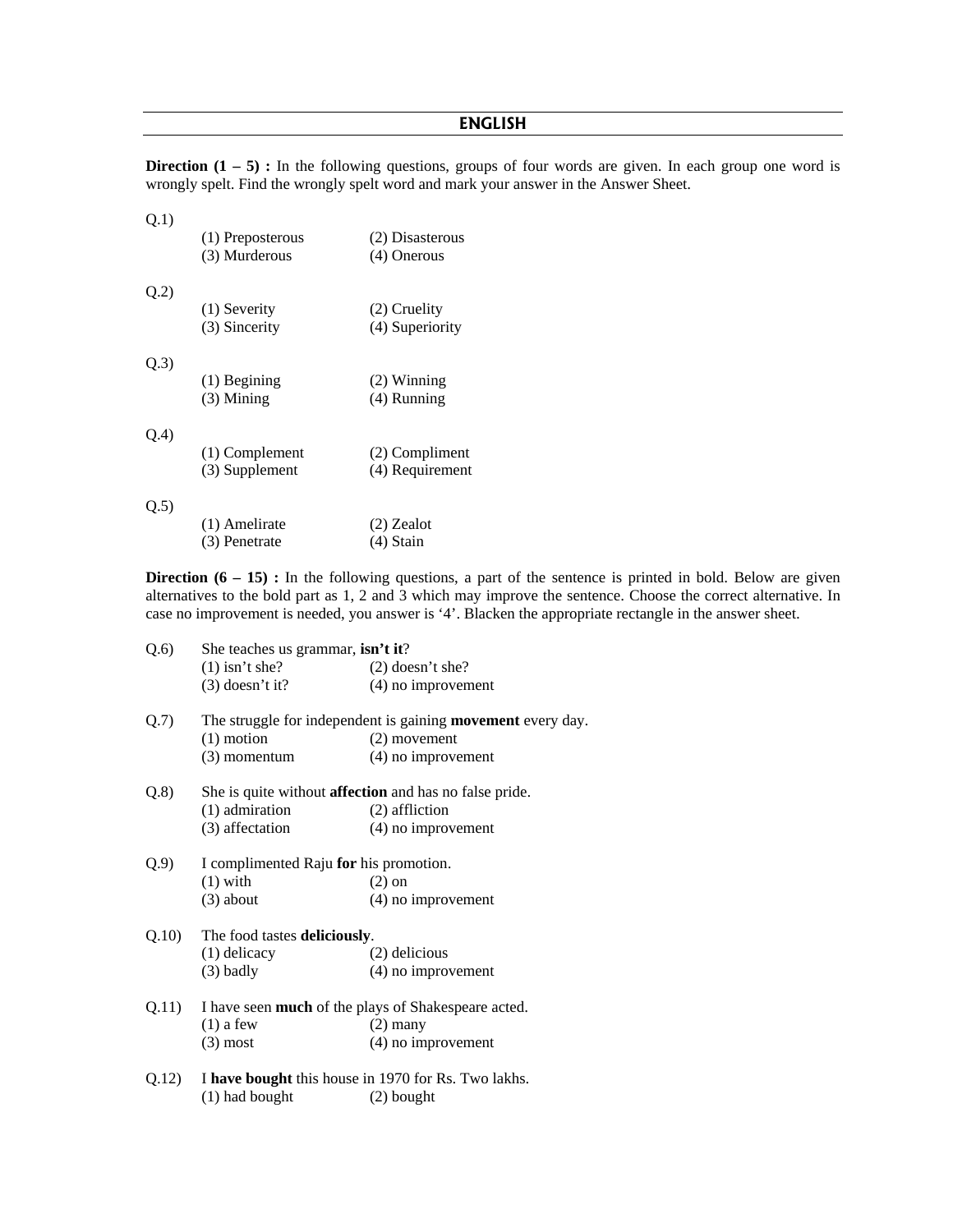| (3) have been bought |  | $(4)$ no improvement |
|----------------------|--|----------------------|
|                      |  |                      |

- Q.13) To child died **from** jaundice.  $(1)$  with  $(2)$  of (3) by (4) no improvement
- Q.14) I will phone you **after I shall arrive**. (1) after I shall have arrived (2) after I arrive (3) after I arrived (4) no improvement
- Q.15) It's high time you **come** to a decision.
	- (1) came (2) had come
	- (3) have come (4) no improvement

**Direction (16 – 20) :** In the following questions, a sentence has been given in Active/Passive Voice. Out of the four alternatives suggested below, select the one which best expresses the same sentence in Passive / Active Voice.

- Q.16) You surprise me. (1) I am to be surprised (2) You are surprised (3) I am surprised (4) Me is surprised
- Q.17) The boys killed the snake with a stick.
	- (1) The snake was killed by the boys with a stick.
	- (2) A stick was killed by the boys with a snake.
	- (3) A snake with a stick was killed by the boys.
	- (4) A snake is killed by the boys with a stick.
- Q.18) Let me do this. (1) Let us do this. (2) This be done by me. (3) Let this be done by me. (4) Let do this.

## Q.19) The tiger caught a fox.

- (1) A fox has been caught by the tiger.
- (2) A fox was caught by the tiger.
- (3) A fox is caught by the tiger.
- (4) A fox had been caught by the tiger.

## Q.20) Someone has lit the fire.

- (1) The fire was lit by someone.
	- (2) You are requested to light the fire by someone.
	- (3) The firs has been lit by someone.
	- (4) The fire had been lit by someone.

**Direction (21 – 25) :** In the following passage, the first and the last parts of the sentence are numbered 1 and 6. The rest of the sentence is split into four parts and named, P, Q, R and S. These four parts are not given in their proper order. Read the parts and find out which of the four combinations is correct. Then find the correct answer and blacken the appropriate rectangle in the Answer Sheet.

- Q.21) 1. Once a week Deesa led Moti Guj, the elephant, down to the river.
	- P. After inspection the two would stand up.
	- Q. Then Deesa looked at his feet and examined his whole body for sores.
	- R. The animal knew it was time to return.
	- S. The elephant lay down on his side, while Deesa rubbed him with a coir scrubber.